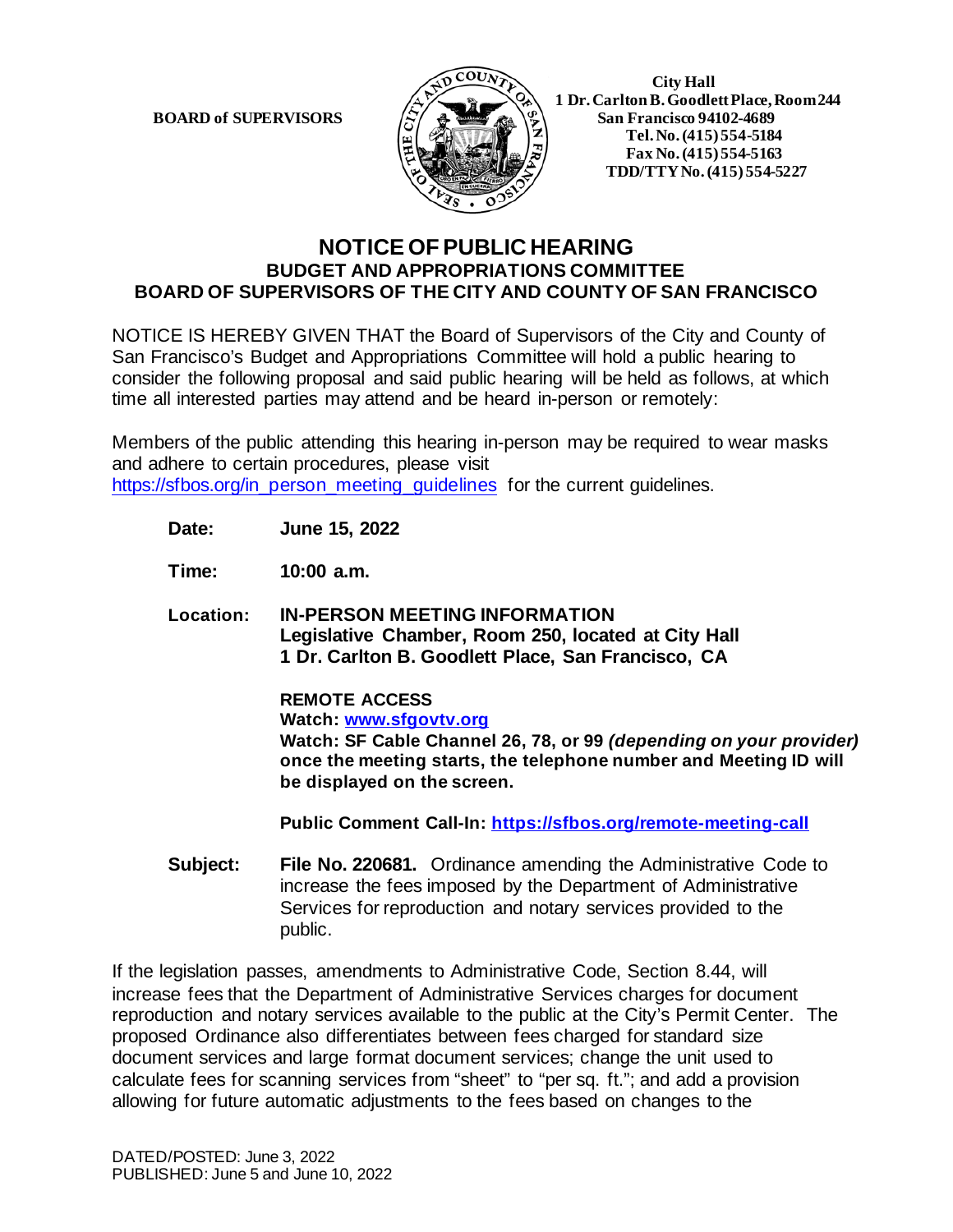Consumer Price Index. Temporary parking restriction ("no parking") signs required under the Transportation Code increases from \$4.00 to \$5.00 per sign; black and white printing of standard sized documents (8.5x11, 8.5x14, 11x17) increases from \$0.50 to \$0.77 per sq. ft. and establishes large format (greater than 11x7) at \$1 per sq. ft.; color printing of standard sized documents (8.5x11, 8.5x14, 11x17) decreases from \$3.00 to \$1.54 per sq. ft. and establishes large format (greater than 11x7) at \$4 per sq. ft; scanning of standard sized documents (8.5x11, 8.5x14, 11x17) increases from \$0.35 to \$2 per sq. ft. and establishes large format (greater than 11x7) at \$2 per sq. ft; and notary jurat or acknowledgement increases from \$13 to \$15 per document.

In accordance with Administrative Code, Section 67.7-1, persons who are unable to attend the hearing on this matter may submit written comments prior to the time the hearing begins. These comments will be made as part of the official public record in this matter and shall be brought to the attention of the Board of Supervisors. Written comments should be addressed to Angela Calvillo, Clerk of the Board, City Hall, 1 Dr. Carlton B. Goodlett Place, Room 244, San Francisco, CA, 94102 or sent via email [\(board.of.supervisors@sfgov.org\).](mailto:board.of.supervisors@sfgov.org) Information relating to this matter is available in the Office of the Clerk of the Board or the Board of Supervisors' Legislative Research Center [\(https://sfbos.org/legislative-research-center-lrc\).](https://sfbos.org/legislative-research-center-lrc) Agenda information relating to this matter will be available for public review on Friday, June 10, 2022.

For any questions about this hearing, please contact the Assistant Clerk for the Budget and Appropriations Committee:

Brent Jalipa [\(Brent.Jalipa@sfgov.org](mailto:brent.jalipa@sfgov.org) ~  $(415)$  554-7712)

*Please Note: The Department is open for business, but employees are working from home. Please allow 48 hours for us to return your call or email.* 

MisaSome

Angela Calvillo Clerk of the Board of Supervisors City and County of San Francisco

bjj:ams